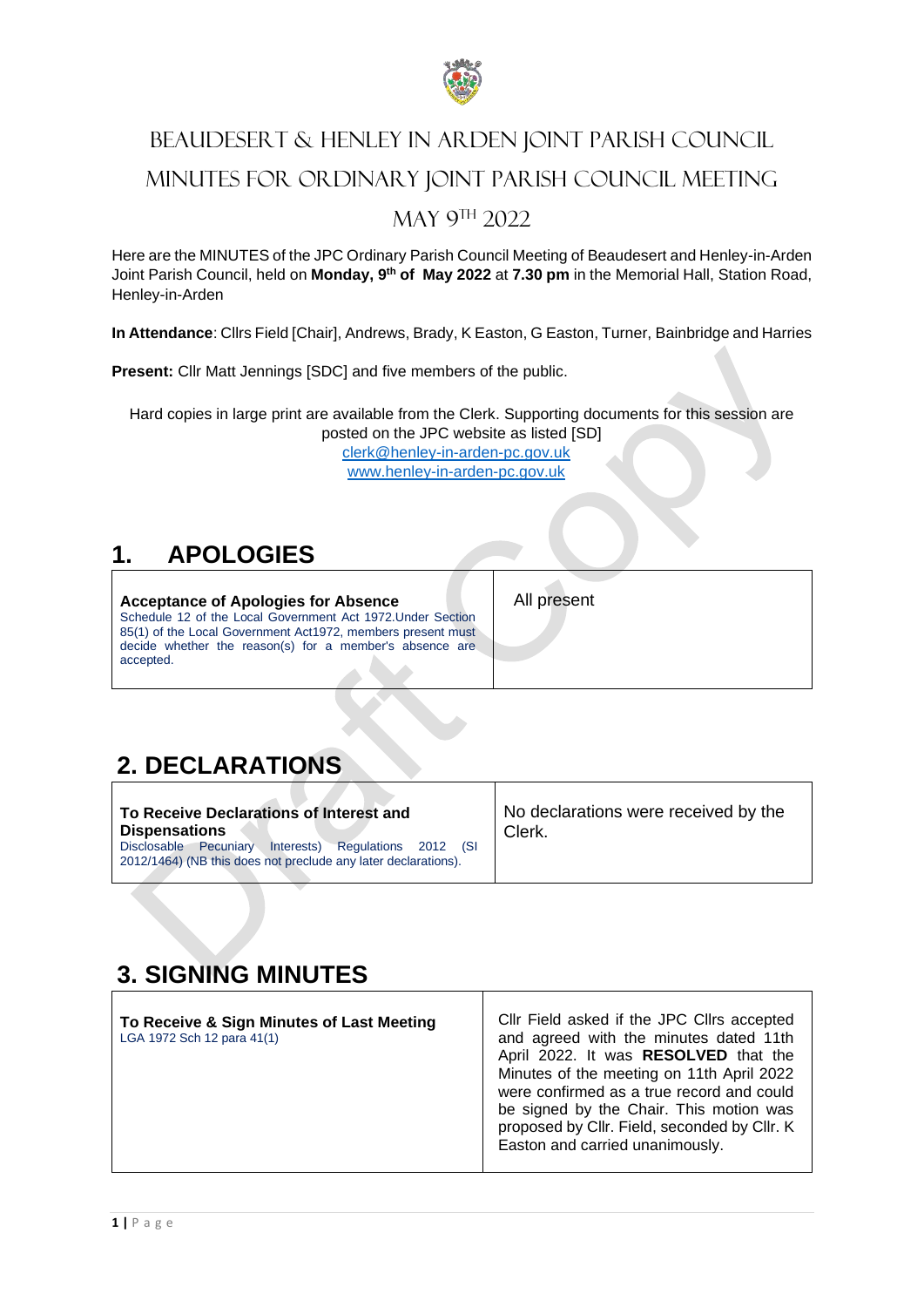

## **4. DISTRICT & COUNTY COUNCILLORS**

**Reports from District & County Councillors** Cllr Jennings updated all on his report for

May, a copy can be found under supporting documents on the JPC website.

## **5. CREDITORS PAYMENTS**

### **5.1**

## **Payments made since last meeting**

The Accounts & Audit Regulations 2015 Part II, paras 3 & 4 Will members and residents please refer to supporting documents posted on the website and previously circulated. This document lists payments made in the last 6 months, all of which were ratified at the appropriate council meetings.

[https://www.henley-in-arden-pc.gov.uk/wp-content/uploads/2022/05/REAFFIRMATION-CREDITOR-PAYMENTS-OCT-MAR-21-](https://www.henley-in-arden-pc.gov.uk/wp-content/uploads/2022/05/REAFFIRMATION-CREDITOR-PAYMENTS-OCT-MAR-21-22.pdf) [22.pdf](https://www.henley-in-arden-pc.gov.uk/wp-content/uploads/2022/05/REAFFIRMATION-CREDITOR-PAYMENTS-OCT-MAR-21-22.pdf) .

The payments made since the last meeting were duly noted by all members present at the meeting.

The new creditors are as listed below

#### **5.2**

## **Payments for consideration by Council for payment**

The Accounts & Audit Regulations 2015 Part II, paras 3 & 4

| <b>Creditor</b>     | <b>Invoice</b><br>Date | <b>Due</b><br><b>Date</b> | <b>VAT</b><br>Amount<br><b>Net</b> |         | <b>Gross</b> | <b>Description</b>                                                                           |
|---------------------|------------------------|---------------------------|------------------------------------|---------|--------------|----------------------------------------------------------------------------------------------|
| <b>Henley Focus</b> | 26.04.22               | 26.0.22                   | £100.00                            | £00.00  | £100.00      | May edition 2 page spread                                                                    |
| <b>WS Gardens</b>   | 25.04.22               | 25.05.22                  | £690.00                            | £138.00 | £828.00      | April 2 cuts contract                                                                        |
| T Mousley & Son     | 03.03.22               | 03.04.22                  | £240.00                            | £48.00  | £288.00      | <b>Riverside Gardens</b><br><b>URGENT JOB</b>                                                |
| T Mousley & Son     | 20.04.22               | 20.05.22                  | £200.00                            | £40.00  | £240.00      | William James Way<br><b>URGENT JOB</b>                                                       |
| T Mousley & Son     | 20.04.22               | 20.05.22                  | £495.00                            | £99.00  | £594.00      | Littleworth [subject to<br>planning] Sever ivy and<br>pollarding Willow<br><b>URGENT JOB</b> |
| Natalie Walker      | 01.03.22               | 01.04.22                  | £150.00                            | £00.00  | £150.00      | NDP word template design                                                                     |
| Edge It             | 04.04.22               | 04.05.22                  | £15.00                             | £3.00   | £18.00       | Band upgrade set up                                                                          |
| T Mousley & Son     | 26.04.22               | 26.05.22                  | £523.00                            | £104.60 | £627.60      | Remedial tree works<br>adjacent to play towers,<br>tendered 19.01.2022                       |
| <b>HTDL</b>         | 03.05.22               | 02.06.22                  | £760.00                            | £152.00 | £912.00      | Website support                                                                              |
| <b>HTDL</b>         | 03.05.22               | 02.06.22                  | £385.00                            | £77.00  | £462.00      | Website hosting                                                                              |
| <b>WALC</b>         | 01.04.22               | 01.06.22                  | £765.00                            | £111.80 | £876.80      | Annual subscription                                                                          |
| Tree Shop Ltd       | 05.04.22               | 06.04.22                  | £121.78                            | £24.36  | £146.14      | JPC tree planting<br>campaign                                                                |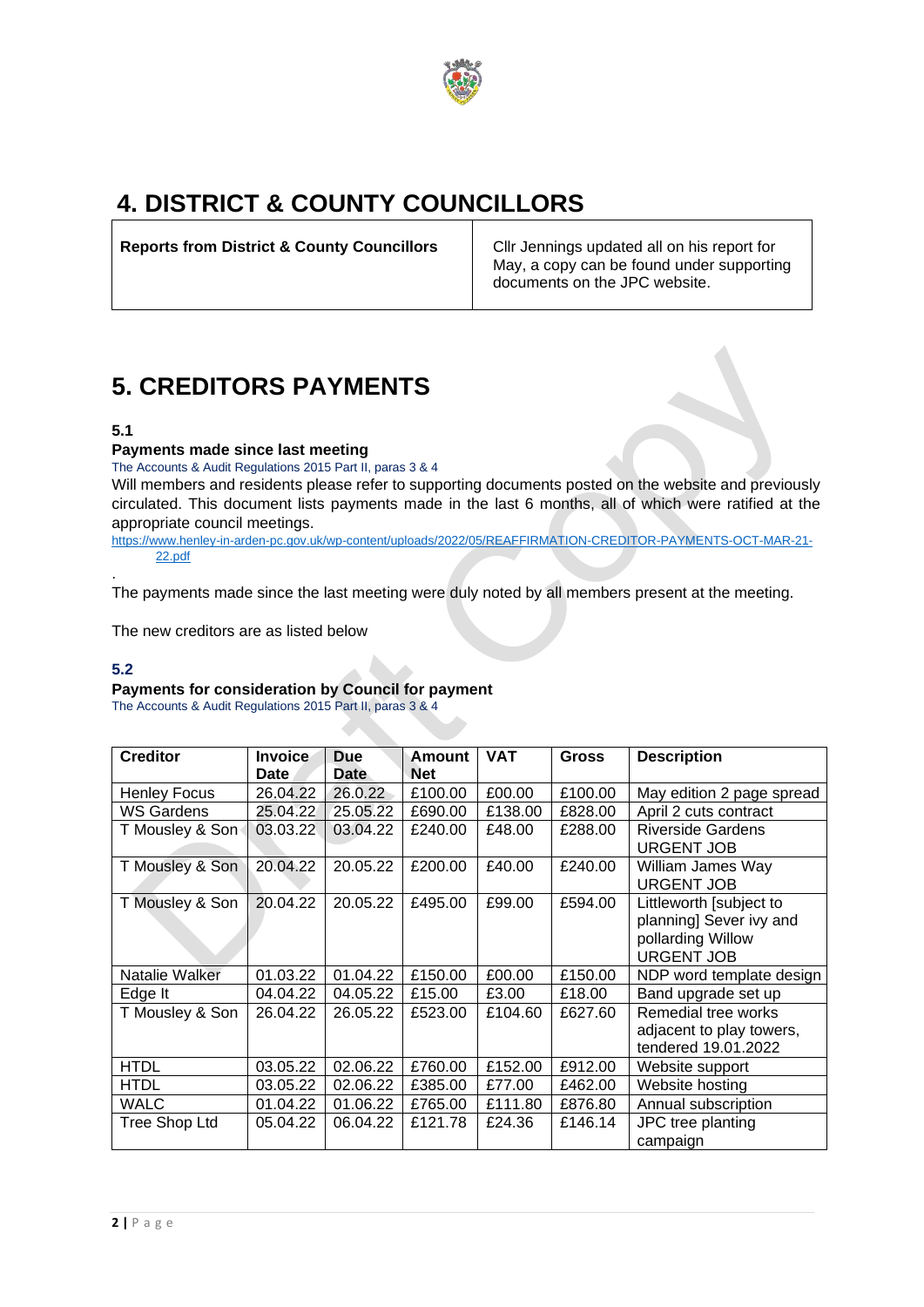

5.2 Cllr Field asked if the JPC Cllrs accepted and agreed that payment to the foregoing creditors should be made. It was **RESOLVED**. This motion was proposed by Cllr. Field, seconded by Cllr. Harries and carried unanimously.

## **5.3**

Payments rendered since last meeting by way of urgent settlement, ratified by a majority of members using an email vote. Hereby noted for confirming their email decisions, in accordance with current JPC Financial Regulations.

| <b>Creditor</b>  | <b>Invoice</b> | <b>Due</b>  | <b>Amount</b> | <b>VAT</b><br><b>Gross</b> |           | <b>Description</b>        |  |  |  |
|------------------|----------------|-------------|---------------|----------------------------|-----------|---------------------------|--|--|--|
|                  | <b>Date</b>    | <b>Date</b> | <b>Net</b>    |                            |           |                           |  |  |  |
| <b>Buildbase</b> | 25.02.22       | 25.03.22    | £1,318.64     | £283.73                    | £1,587.37 | Riverlands jetty          |  |  |  |
| <b>Buildbase</b> | 25.03.22       | 25.04.22    | £229.00       | £45.88                     | £275.28   | <b>Riverlands jetty</b>   |  |  |  |
| <b>Buildbase</b> | 05.03.22       | 05.04.22    | £220.96       | £44.19                     | £265.15   | <b>Riverlands jetty</b>   |  |  |  |
| <b>Buildbase</b> | 05.03.22       | 05.04.22    | £70.07        | £14.01                     | £84.08    | <b>Riverlands jetty</b>   |  |  |  |
| Adomast          | 26.04.22       | <b>PFP</b>  | £1,635.00     | £327.12                    | £1,962.72 | <b>Toddlers Play Area</b> |  |  |  |
| Manufacturing    |                |             |               |                            |           | <b>Riverlands URGENT</b>  |  |  |  |
| Shakespeare's    | 11.04.22       | 11.05.22    | £197.92       | £39.58                     | £237.50   | Tourism upgrade access    |  |  |  |
| England          |                |             |               |                            |           |                           |  |  |  |
| 22CCGroup        | 28.04.22       | 28.04.22    | £490.00       | £98.00                     | £588.00   | Jubilee Beacon deadline   |  |  |  |
|                  |                |             |               |                            |           | purchase                  |  |  |  |

The Accounts & Audit Regulations 2015 Part II, paras 3 &4

5.3 Cllr Field asked if the JPC Cllrs accepted and agreed that payment to the foregoing creditors was duly sought by email contact. It was **RESOLVED**. This motion was proposed by Cllr. Field, seconded by Cllr. Brady and carried unanimously.

#### **5.4**

#### **Income since last meeting.**

| Payee            | <b>Remittance Amount</b><br>Date |            | <b>Description</b>            |
|------------------|----------------------------------|------------|-------------------------------|
| Lloyds           | 29.04.2022                       | £1.31      | Interest paid - April 2022    |
| <b>SDC</b>       | 29.04.2022                       | £61,750.00 | -First tranche Precept 22-023 |
| Allotment Income | 29.04.2022                       | £1.275.00  | Up to 29th April 2022         |

Income was duly noted by all members present at the meeting.

## **6. BANKING**

| <b>Banking [Account Balances]</b><br>[Considered in earlier Finance Meeting and agreed by full<br>councill | The balances of accounts at 29.04.2022 are<br>Deposit Account £195,000.00<br>Current Account £5,997.28<br>Total £200,997.28<br>A copy of the bank statement for April is posted<br>on the JPC website. |
|------------------------------------------------------------------------------------------------------------|--------------------------------------------------------------------------------------------------------------------------------------------------------------------------------------------------------|
|------------------------------------------------------------------------------------------------------------|--------------------------------------------------------------------------------------------------------------------------------------------------------------------------------------------------------|

Banking movements were duly noted by all members present at the meeting.

 $\Delta$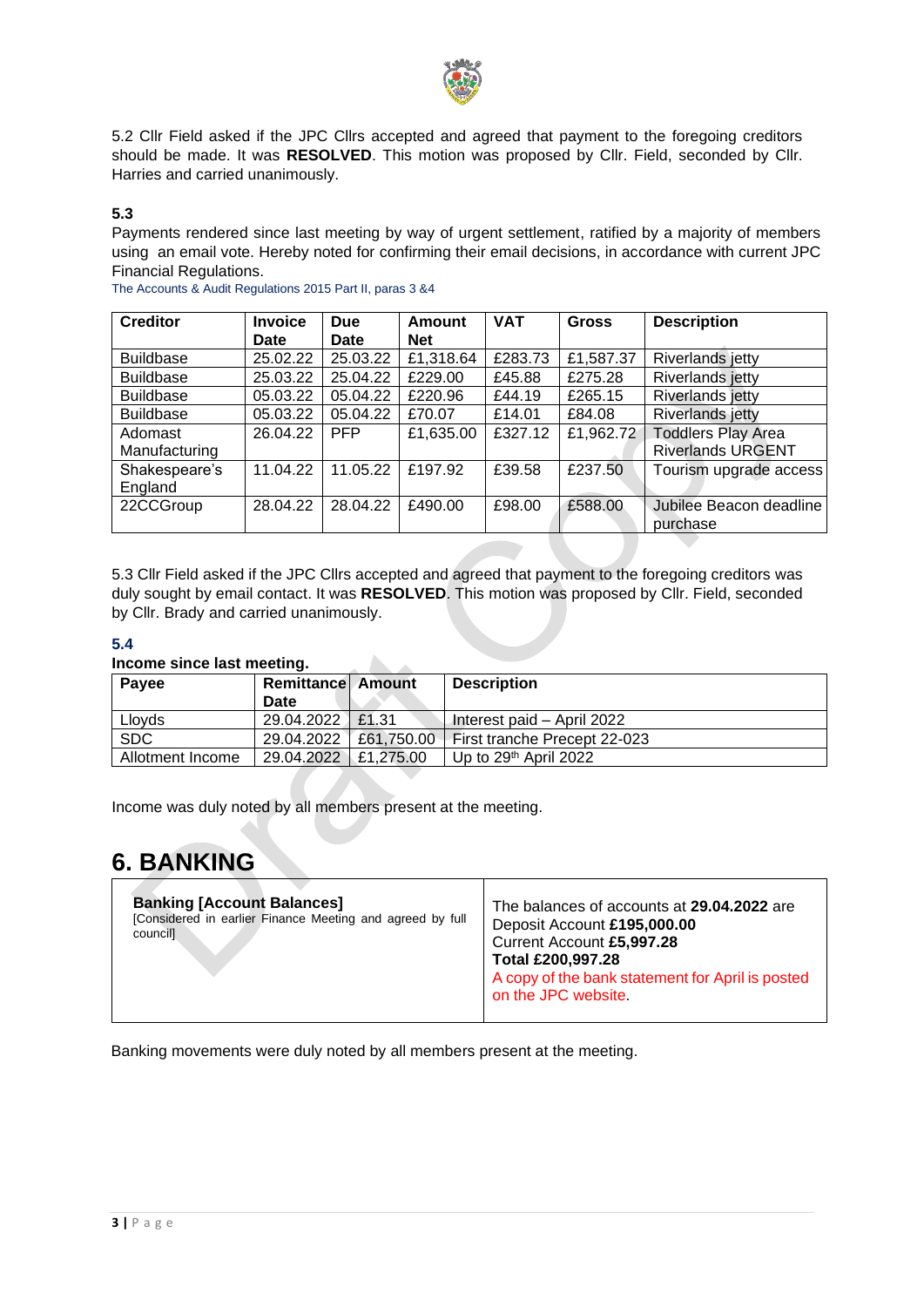

## **7. CHAIR TO REPORT ON THE CROFT CAR PARK**

#### **7.1**

#### **THE MATTER OF CAR PARK MANAGEMENT USING KERB SOFTWARE APP**

The JPC have invited Mr. Paul M Birkin, Chief Digital & Technology Officer for KERB who will outline how the system works and answer questions from the floor as appropriate. Matter is then open for debate.

#### **7.2**

#### **THE MATTER OF CAR PARK MANAGEMENT USING STRATFORD DISTRICT COUNCIL PARK & DISPLAY & ENFORCEMENT**

The Chair will outline the methodology proposed by contracting the car park management to SDC, installation of one or two ticket machines, appropriate signage, designating and area to resident permit holders. Matter is then open to debate.

7.1 & 7.2

A very comprehensive presentation was provided by Mr. Birkin, accompanied by a slideshow illustrating this new concept of app-based parking accommodation. The fact that many older folk may not be conversant with such technology was fully recognized and that if such an advanced system were adopted, orthodox ticket machine(s) would be employed as support to the internet-based system.

Cllr Field asked if the JPC Cllrs would agree to the preparation of a more detailed explanation of the system and its attendant costs, and that the Clerk approach SDC on the matter of enforcement of this hybrid system. It was **RESOLVED**: This motion was proposed by Cllr. Field, seconded by Cllr. Andrews and carried unanimously. The Clerk will present this information for discussion at the next Ordinary Meeting on the 6<sup>th</sup> of June next.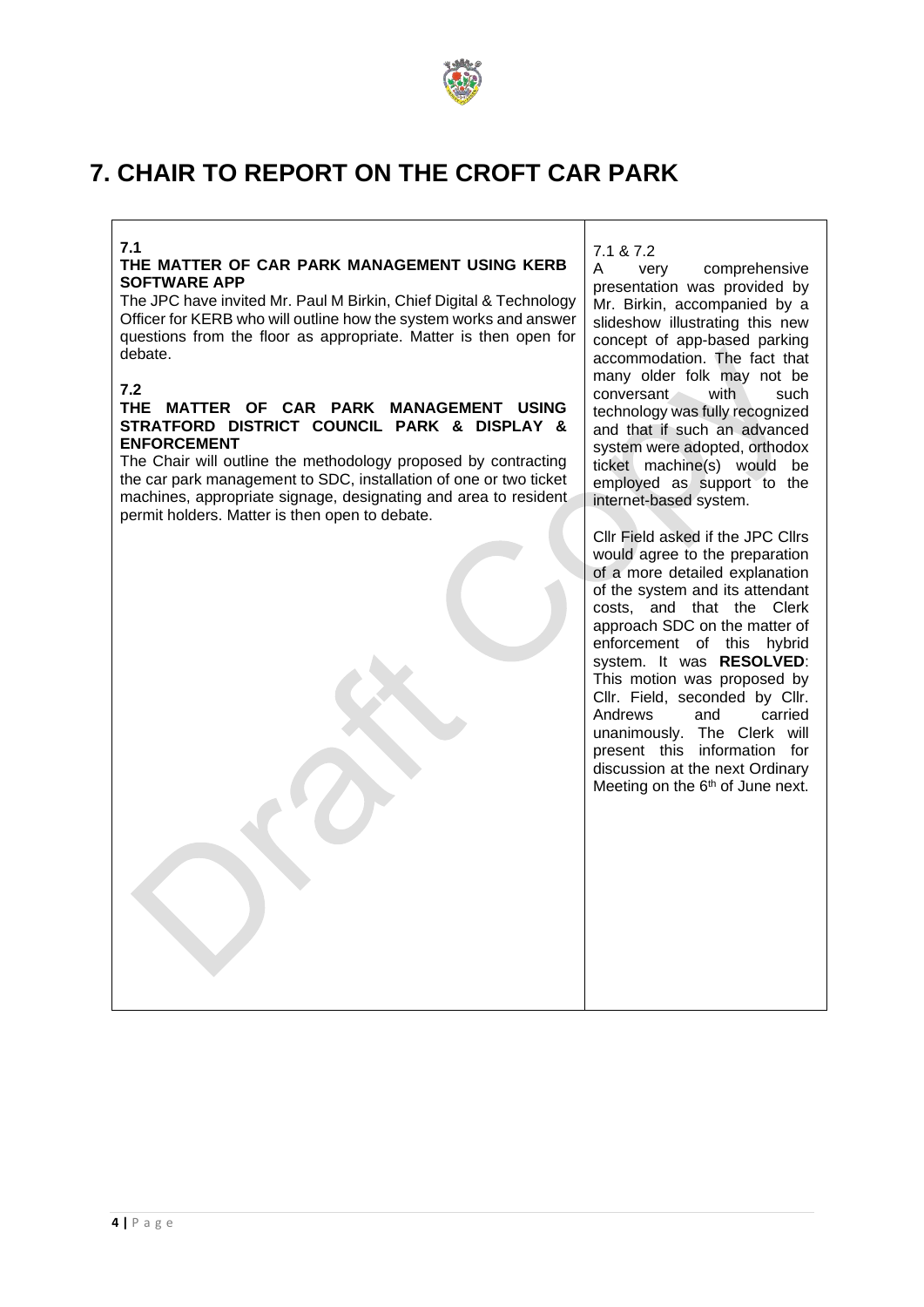

## **8. CLERK'S REPORT**

#### **8.1**

## **FAMILY TOILET FACILITY**

The Clerk will advise all on the matter of complaints received from the Medical Centre Management team concerning the approach made by parents and children using the Riverlands play areas, to use their toilets. Due to the unexpected success of the play facility, the JPC will give consideration to providing a toilet block close to the car park and play areas.

This will involve considerable expenditure and although no decision will be requested at this meeting, in order to provide a rough costing framework, members and residents should view the documents supporting this discussion on the JPC website.

#### **8.2**

To note the outcome of recent poll using leaflets in the Henley Focus is as follows, and to debate possible way forward in the use of this s.106 payment.

Option 1 **70 votes** Option 2 49 votes Option 3 13 votes

### **8.3**

To note the recent publication from Stratford District Council providing a raft of information about measuring and understanding town centres in Warwickshire. Clerk notes poor uptake on businesses in Henley and asks members to investigate where the JPC might provide support for improving the situation.

A copy of the publication is posted on the website under supporting documents –

## 8.1

Following a discussion, Cllr Field asked if the JPC Cllrs would agree to the Clerk providing more information on the possible use of portable toilets for the oncoming summer season and that the JPC consider a more permanent solution before the end of the present administration. In view of the need for expediency in the matter, it was **RESOLVED** that three quotations would be sought and that a decision to proceed would be an **email vote** by councillors, in favour of one of the options. Full details of the project outcome will be tabled at the next meeting on the 6<sup>th</sup> of June. This motion was proposed by Cllr. Field, seconded by Cllr. G Easton and carried unanimously.

8.2

Following a discussion, it was **RESOLVED** that Cllr Brady would now proceed with discussions with other stakeholders to investigate how best the s.106 funding may be invested in a consultation for the feasibility of a sports and fitness centre in Henley, and that she should thereafter keep the members updated on her progress. The motion was proposed by Cllr Field, seconded by Cllr K Easton and carried unanimously.

8.3

The contents of this publication were duly noted by all members who found the content rather upsetting. It was agreed that members prepare for a further discussion at a later meeting and provide comments and or potential solutions for the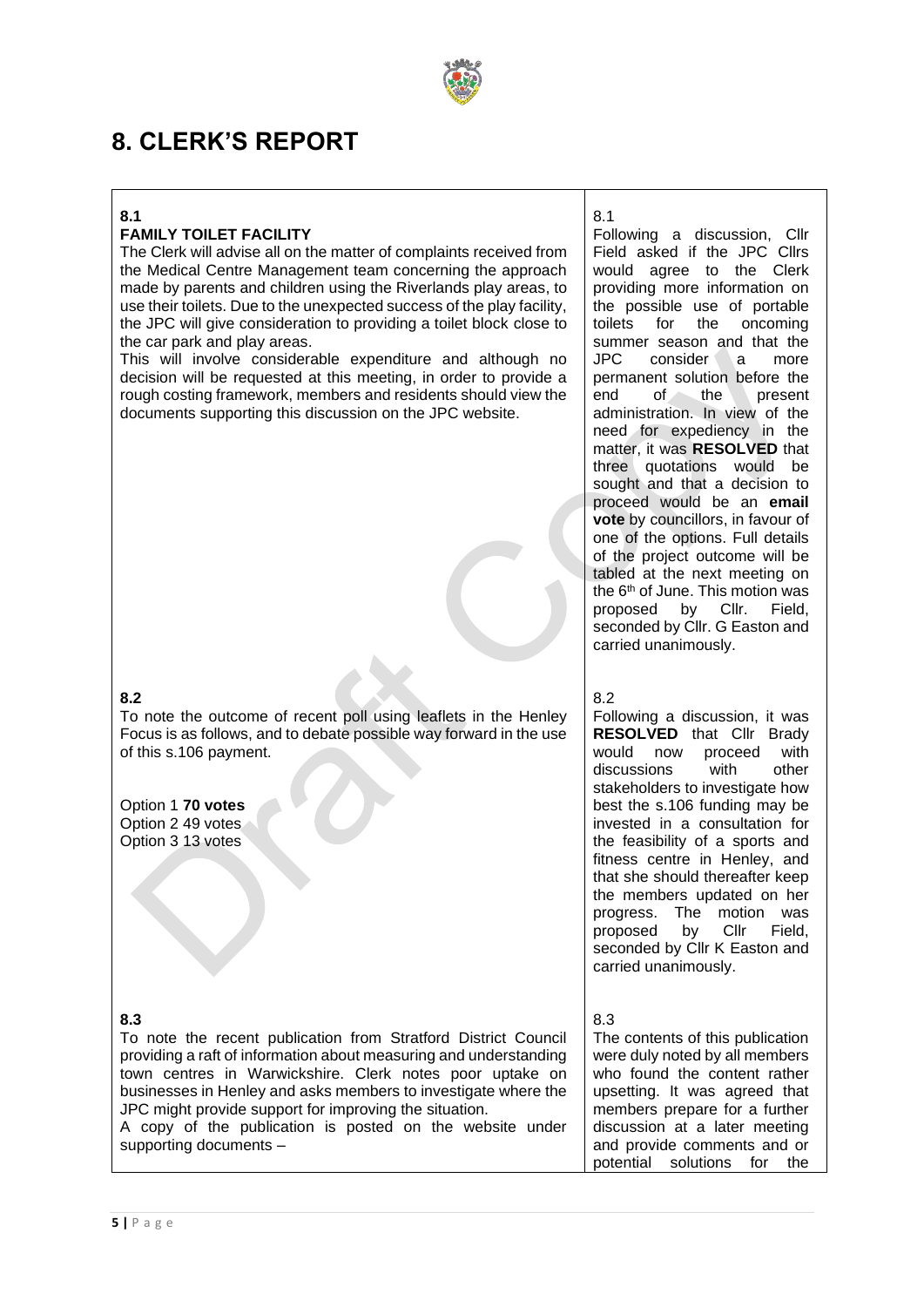

| https://www.henley-in-arden-pc.gov.uk/wp-<br>content/uploads/2022/05/SDC-BENCHMARKING-REPORT-<br>2022.pdf | shortcomings highlighted in the<br>report.                                                                                                                                                                                                                                                                                                                                                                                                                                                                                                                                                                                                                                                                                   |
|-----------------------------------------------------------------------------------------------------------|------------------------------------------------------------------------------------------------------------------------------------------------------------------------------------------------------------------------------------------------------------------------------------------------------------------------------------------------------------------------------------------------------------------------------------------------------------------------------------------------------------------------------------------------------------------------------------------------------------------------------------------------------------------------------------------------------------------------------|
| 8.4<br>Update on EV Chargers in Henley, response from WCC, see<br>supporting documents on JPC website.    | 8.4<br>Chair reported that the Clerk<br>had been in touch with WCC on<br>a number of occasions and that<br>a response had been received<br>reiterating that the driver of the<br>vehicle<br>ultimately<br>was<br>responsible for the connection<br>form the vehicle to the EV<br>charging terminal and that this<br>was now included in the current<br>Code.<br>$\mathsf{It}$<br><b>Highway</b><br>was<br><b>RESOLVED</b> that the<br>Clerk<br>continue to press for a more<br>specific explanation on the<br>issue in Henley with the WCC.<br>The motion proposed by Cllr<br>Bainbridge, seconded by Cllr K<br>Easton<br>and<br>carried<br>unanimously.<br>The Clerk said he would update<br>all on the $6th$ of June next. |

## **9. EXPENDITURE**

### **To consider, and if appropriate approve payment for the following capital/service items of expenditure.**

The Accounts & Audit Regulations 2015 Part II, paras 3 & 4

There are no items for discussion. The Clerk will ask members for such matters they may wish to raise for the next meeting.

Noted by members

## **10. APPROVAL OF MONTHLY BANKING RECONCILATION AND BUDGET TRACKING REPORTS**

Previously posted on the JPC website, the Clerk will propose that members approve these reports as being a true and accurate report of financial dealing for the month of April 2022. Reconciliation: Tracking:

[https://www.henley-in-arden-pc.gov.uk/wp-](https://www.henley-in-arden-pc.gov.uk/wp-content/uploads/2022/05/bank_reconciliation_april_2022.pdf)

[content/uploads/2022/05/bank\\_reconciliation\\_april\\_2022.pdf](https://www.henley-in-arden-pc.gov.uk/wp-content/uploads/2022/05/bank_reconciliation_april_2022.pdf)

Budget Tracking:

<https://www.henley-in-arden-pc.gov.uk/wp-content/uploads/2022/05/Budget-Tracking.pdf>

Cllr Field asked if the JPC Cllrs accepted and agreed that the foregoing reports were acceptable. It was **RESOLVED**. This motion was proposed by Cllr. Field, seconded by Cllr. K Easton and carried unanimously.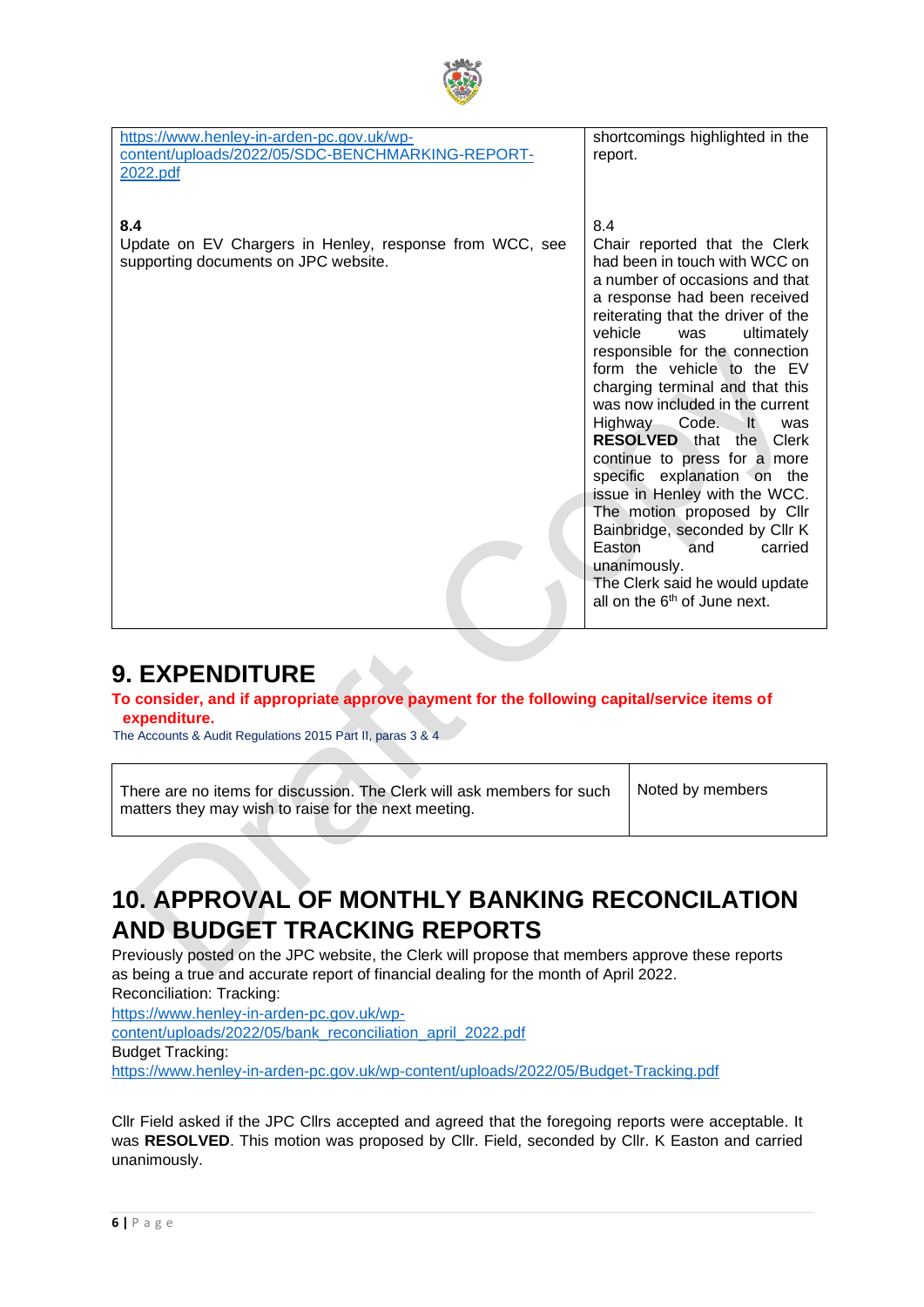

## **11. COUNCILLORS REPORTS**

The matter of distribution and delegation of members to oversee all aspects of council business be deferred to a later meeting [Possibly 6th June 2022] and that Cllrs Bainbridge and Andrews continue with planning and town welfare duties at present.

## **12. PLANNING**

Chair and members of the JPC Planning Committee consider the following applications and if appropriate instruct the Clerk to use his delegated powers to post a response on the Stratford District Council planning portal.

JPC members not engaged with planning may leave the meeting at this point Planning Act 2008, The Town and Country Planning (General Permitted Development etc.) (England) (Amendment) Order 2021

| Disclaimer:<br>Details about previous planning applications are currently provided from 1974 onwards. This service is not a substitute for a local land charges or NLIS search.                                                                                                                                                                                                    |                     |                                                |                          |  |                        |                   |  | Note Current issue with the server may prevent PDFS from being Generated |      |                             |                         |  |
|------------------------------------------------------------------------------------------------------------------------------------------------------------------------------------------------------------------------------------------------------------------------------------------------------------------------------------------------------------------------------------|---------------------|------------------------------------------------|--------------------------|--|------------------------|-------------------|--|--------------------------------------------------------------------------|------|-----------------------------|-------------------------|--|
| The online planning history is incomplete and should not be relied upon e.g. in connection with a property transaction. In addition, the Council reserves the right to<br>remove or not display certain information (e.g. contact details, signatures, financial and sensitive information) for confidentiality and other reasons. Use of the<br>system is at the user's own risk. |                     |                                                |                          |  |                        |                   |  |                                                                          |      |                             |                         |  |
|                                                                                                                                                                                                                                                                                                                                                                                    |                     | <b>Application Search</b>                      |                          |  | <b>Property Search</b> | <b>Map Search</b> |  | Consultee                                                                | Help |                             |                         |  |
| <b>Application Details</b>                                                                                                                                                                                                                                                                                                                                                         |                     | <b>Important Dates</b>                         | <b>Applicant Details</b> |  | <b>Agent Details</b>   |                   |  | <b>Statutory Consultees</b>                                              |      | <b>Associated Documents</b> | Comment                 |  |
| <b>Application Reference</b>                                                                                                                                                                                                                                                                                                                                                       |                     | 22/01165/FUL                                   |                          |  |                        |                   |  |                                                                          |      |                             |                         |  |
|                                                                                                                                                                                                                                                                                                                                                                                    |                     | Address 10 Harris Mews Henley-in-Arden B95 5DN |                          |  |                        |                   |  |                                                                          |      |                             | <b>View Map</b>         |  |
|                                                                                                                                                                                                                                                                                                                                                                                    |                     | Proposal Proposed conservatory                 |                          |  |                        |                   |  |                                                                          |      |                             |                         |  |
|                                                                                                                                                                                                                                                                                                                                                                                    | Application Type    | Full Application                               |                          |  |                        |                   |  |                                                                          |      |                             |                         |  |
|                                                                                                                                                                                                                                                                                                                                                                                    |                     | Status Pending Consideration                   |                          |  |                        |                   |  |                                                                          |      |                             |                         |  |
|                                                                                                                                                                                                                                                                                                                                                                                    | Decision            |                                                |                          |  |                        |                   |  |                                                                          |      |                             |                         |  |
| Date Decision Issued                                                                                                                                                                                                                                                                                                                                                               |                     |                                                |                          |  |                        |                   |  |                                                                          |      |                             |                         |  |
|                                                                                                                                                                                                                                                                                                                                                                                    | Case Officer        |                                                | <b>Assistant Planner</b> |  |                        |                   |  |                                                                          |      |                             |                         |  |
|                                                                                                                                                                                                                                                                                                                                                                                    | Parish              | Henley-in-Arden                                |                          |  |                        |                   |  |                                                                          |      |                             |                         |  |
| Additional   Adjoining Parishes                                                                                                                                                                                                                                                                                                                                                    |                     |                                                |                          |  |                        |                   |  |                                                                          |      |                             |                         |  |
|                                                                                                                                                                                                                                                                                                                                                                                    | <b>Current Ward</b> | Henley-in-Arden                                |                          |  |                        |                   |  |                                                                          |      |                             | <b>View Councillors</b> |  |

#### **RESOLVED:** Clerk asked to post a decision of **NO OBJECTION** on the SDC website. **E-Planning System**

|                            |                                                  |                                                                                                                                                                                                                                        |                                                                                                                       |                                                   |                        |                      | Consultee                                                                     | Help                                                                                                    |                                                                          |                                                                                                                                                                                                                                                                                                                                                                                                                                                                                                                                                  |  |
|----------------------------|--------------------------------------------------|----------------------------------------------------------------------------------------------------------------------------------------------------------------------------------------------------------------------------------------|-----------------------------------------------------------------------------------------------------------------------|---------------------------------------------------|------------------------|----------------------|-------------------------------------------------------------------------------|---------------------------------------------------------------------------------------------------------|--------------------------------------------------------------------------|--------------------------------------------------------------------------------------------------------------------------------------------------------------------------------------------------------------------------------------------------------------------------------------------------------------------------------------------------------------------------------------------------------------------------------------------------------------------------------------------------------------------------------------------------|--|
| <b>Application Details</b> |                                                  |                                                                                                                                                                                                                                        |                                                                                                                       |                                                   |                        |                      |                                                                               |                                                                                                         |                                                                          | Comment                                                                                                                                                                                                                                                                                                                                                                                                                                                                                                                                          |  |
|                            |                                                  |                                                                                                                                                                                                                                        |                                                                                                                       |                                                   |                        |                      |                                                                               |                                                                                                         |                                                                          |                                                                                                                                                                                                                                                                                                                                                                                                                                                                                                                                                  |  |
|                            |                                                  |                                                                                                                                                                                                                                        |                                                                                                                       |                                                   |                        |                      |                                                                               |                                                                                                         |                                                                          | <b>View Map</b>                                                                                                                                                                                                                                                                                                                                                                                                                                                                                                                                  |  |
|                            |                                                  |                                                                                                                                                                                                                                        |                                                                                                                       |                                                   |                        |                      |                                                                               |                                                                                                         |                                                                          |                                                                                                                                                                                                                                                                                                                                                                                                                                                                                                                                                  |  |
|                            |                                                  |                                                                                                                                                                                                                                        |                                                                                                                       |                                                   |                        |                      |                                                                               |                                                                                                         |                                                                          |                                                                                                                                                                                                                                                                                                                                                                                                                                                                                                                                                  |  |
|                            |                                                  |                                                                                                                                                                                                                                        |                                                                                                                       |                                                   |                        |                      |                                                                               |                                                                                                         |                                                                          |                                                                                                                                                                                                                                                                                                                                                                                                                                                                                                                                                  |  |
|                            |                                                  |                                                                                                                                                                                                                                        |                                                                                                                       |                                                   |                        |                      |                                                                               |                                                                                                         |                                                                          |                                                                                                                                                                                                                                                                                                                                                                                                                                                                                                                                                  |  |
|                            |                                                  |                                                                                                                                                                                                                                        |                                                                                                                       |                                                   |                        |                      |                                                                               |                                                                                                         |                                                                          |                                                                                                                                                                                                                                                                                                                                                                                                                                                                                                                                                  |  |
|                            |                                                  |                                                                                                                                                                                                                                        |                                                                                                                       |                                                   |                        |                      |                                                                               |                                                                                                         |                                                                          |                                                                                                                                                                                                                                                                                                                                                                                                                                                                                                                                                  |  |
|                            |                                                  |                                                                                                                                                                                                                                        |                                                                                                                       |                                                   |                        |                      |                                                                               |                                                                                                         |                                                                          |                                                                                                                                                                                                                                                                                                                                                                                                                                                                                                                                                  |  |
|                            |                                                  |                                                                                                                                                                                                                                        |                                                                                                                       |                                                   |                        |                      |                                                                               |                                                                                                         |                                                                          |                                                                                                                                                                                                                                                                                                                                                                                                                                                                                                                                                  |  |
|                            |                                                  |                                                                                                                                                                                                                                        |                                                                                                                       |                                                   |                        |                      |                                                                               |                                                                                                         |                                                                          | <b>View Councillors</b>                                                                                                                                                                                                                                                                                                                                                                                                                                                                                                                          |  |
|                            | Disclaimer:<br>system is at the user's own risk. | <b>Important Dates</b><br><b>Application Reference</b><br>Proposal<br><b>Application Type</b><br><b>Status</b><br>Decision<br>Date Decision Issued<br>Case Officer<br>Parish<br>Additional   Adioining Parishes<br><b>Current Ward</b> | <b>Application Search</b><br>21/01701/FUL<br>Full Application<br>Alison Willers<br>Henley-in-Arden<br>Henley-in-Arden | <b>Applicant Details</b><br>Pending Consideration | <b>Property Search</b> | <b>Agent Details</b> | <b>Map Search</b><br>Proposed New Grass Pitch for Rugby. (Part retrospective) | <b>Statutory Consultees</b><br>Address WASPs RFC Training Centre Stratford Road Henley-In-Arden B95 6AB | Note Current issue with the server may prevent PDFS from being Generated | Details about previous planning applications are currently provided from 1974 onwards. This service is not a substitute for a local land charges or NLIS search.<br>The online planning history is incomplete and should not be relied upon e.g. in connection with a property transaction. In addition, the Council reserves the right to<br>remove or not display certain information (e.g. contact details, signatures, financial and sensitive information) for confidentiality and other reasons. Use of the<br><b>Associated Documents</b> |  |

#### Copyright:

of the documents held on this system are variously subject to third party intellectual property rights and the Council's own intellectual property rights. These<br>documents are to be used for reference purposes only. By acce

**RESOLVED:** Clerk asked to post a decision of **SUPPORT** on the SDC website with caveat that the applicant assures the JPC that no further floodlighting will be employed to facilitate this area.